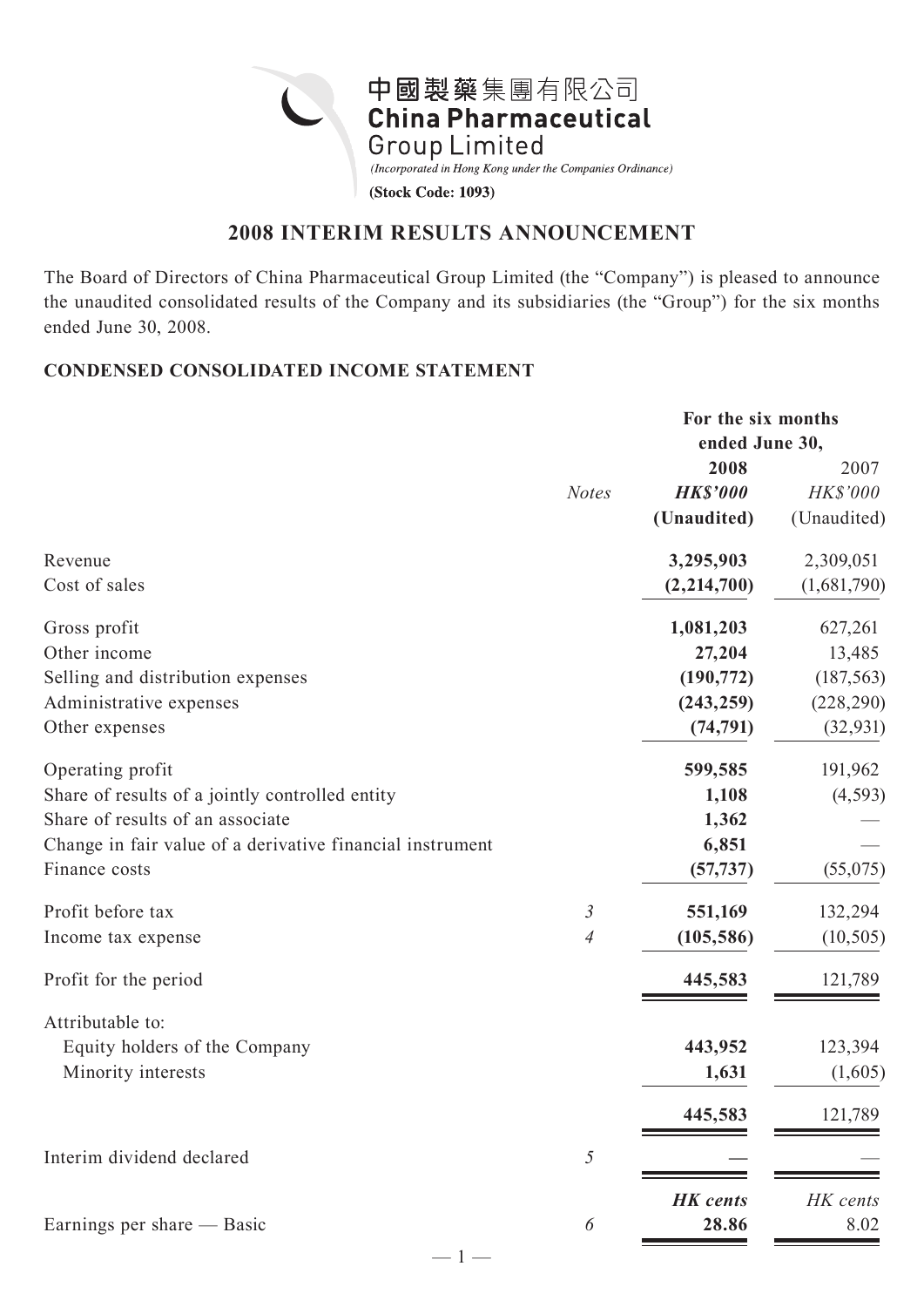# **CONDENSED CONSOLIDATED BALANCE SHEET**

|                                             | As at           | As at        |
|---------------------------------------------|-----------------|--------------|
|                                             | <b>June 30,</b> | December 31, |
|                                             | 2008            | 2007         |
| <b>Notes</b>                                | <b>HK\$'000</b> | HK\$'000     |
|                                             | (Unaudited)     | (Audited)    |
| <b>Non-current assets</b>                   |                 |              |
| Property, plant and equipment               | 3,690,017       | 3,648,284    |
| Prepaid lease payments                      | 183,864         | 174,544      |
| Intangible assets                           | 48,602          | 58,876       |
| Goodwill                                    | 105,810         | 100,718      |
| Interest in a jointly controlled entity     | 22,608          | 20,146       |
| Interest in an associate                    | 46,339          |              |
| Available-for-sale investment               | 15,669          |              |
| Pledged bank deposits                       | 5,292           | 751          |
| Deposit paid for investment in an associate |                 | 21,277       |
|                                             | 4,118,201       | 4,024,596    |
| <b>Current assets</b>                       |                 |              |
| Inventories                                 | 1,102,131       | 927,867      |
| Trade and other receivables<br>7            | 755,172         | 768,828      |
| $\overline{7}$<br><b>Bills</b> receivables  | 342,463         | 281,586      |
| Prepaid lease payments                      | 5,751           | 5,384        |
| Tax recoverable                             | 7,308           |              |
| Amount due from a jointly controlled entity | 16,704          | 14,392       |
| Trade receivables due from an associate     | 30,791          |              |
| Pledged bank deposits                       | 3,494           |              |
| Bank balances and cash                      | 689,852         | 436,092      |
|                                             | 2,953,666       | 2,434,149    |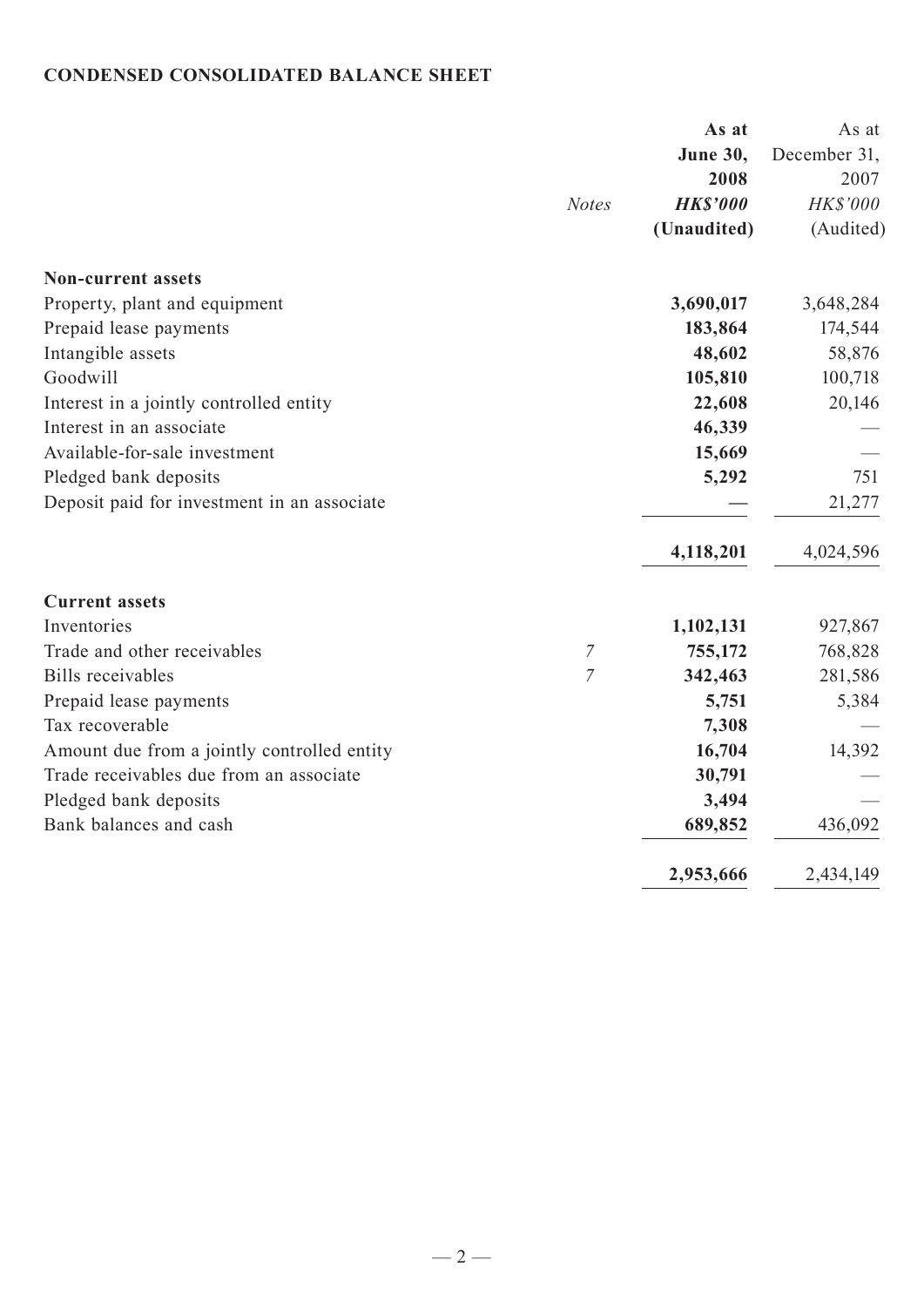|                                                      |              | As at           | As at        |
|------------------------------------------------------|--------------|-----------------|--------------|
|                                                      |              | <b>June 30,</b> | December 31, |
|                                                      |              | 2008            | 2007         |
|                                                      | <b>Notes</b> | <b>HK\$'000</b> | HK\$'000     |
|                                                      |              | (Unaudited)     | (Audited)    |
| <b>Current liabilities</b>                           |              |                 |              |
| Trade and other payables                             | $\delta$     | 1,144,661       | 1,127,786    |
| Bills payables                                       | 8            | 103,409         | 169,537      |
| Trade payables due to a related company              |              | 26,326          | 25,820       |
| Amounts due to related companies                     |              | 10,171          | 14,978       |
| Tax liabilities                                      |              | 68,726          | 47,103       |
| Unsecured bank loans                                 |              | 998,954         | 976,043      |
| Loans from a related company/                        |              |                 |              |
| an intermediate holding company                      |              | 10,087          | 9,404        |
| Derivative financial instrument                      |              |                 | 551          |
|                                                      |              | 2,362,334       | 2,371,222    |
| Net current assets                                   |              | 591,332         | 62,927       |
| Total assets less current liabilities                |              | 4,709,533       | 4,087,523    |
| <b>Non-current liabilities</b>                       |              |                 |              |
| Unsecured bank loans                                 |              | 675,455         | 716,383      |
| Deferred tax liabilities                             |              | 7,151           |              |
|                                                      |              | 682,606         | 716,383      |
| Net assets                                           |              | 4,026,927       | 3,371,140    |
|                                                      |              |                 |              |
| <b>Capital and reserves</b>                          |              |                 |              |
| Share capital                                        |              | 153,812         | 153,812      |
| Reserves                                             |              | 3,854,276       | 3,198,486    |
| Equity attributable to equity holders of the Company |              | 4,008,088       | 3,352,298    |
| Minority interests                                   |              | 18,839          | 18,842       |
| Total equity                                         |              | 4,026,927       | 3,371,140    |
|                                                      |              |                 |              |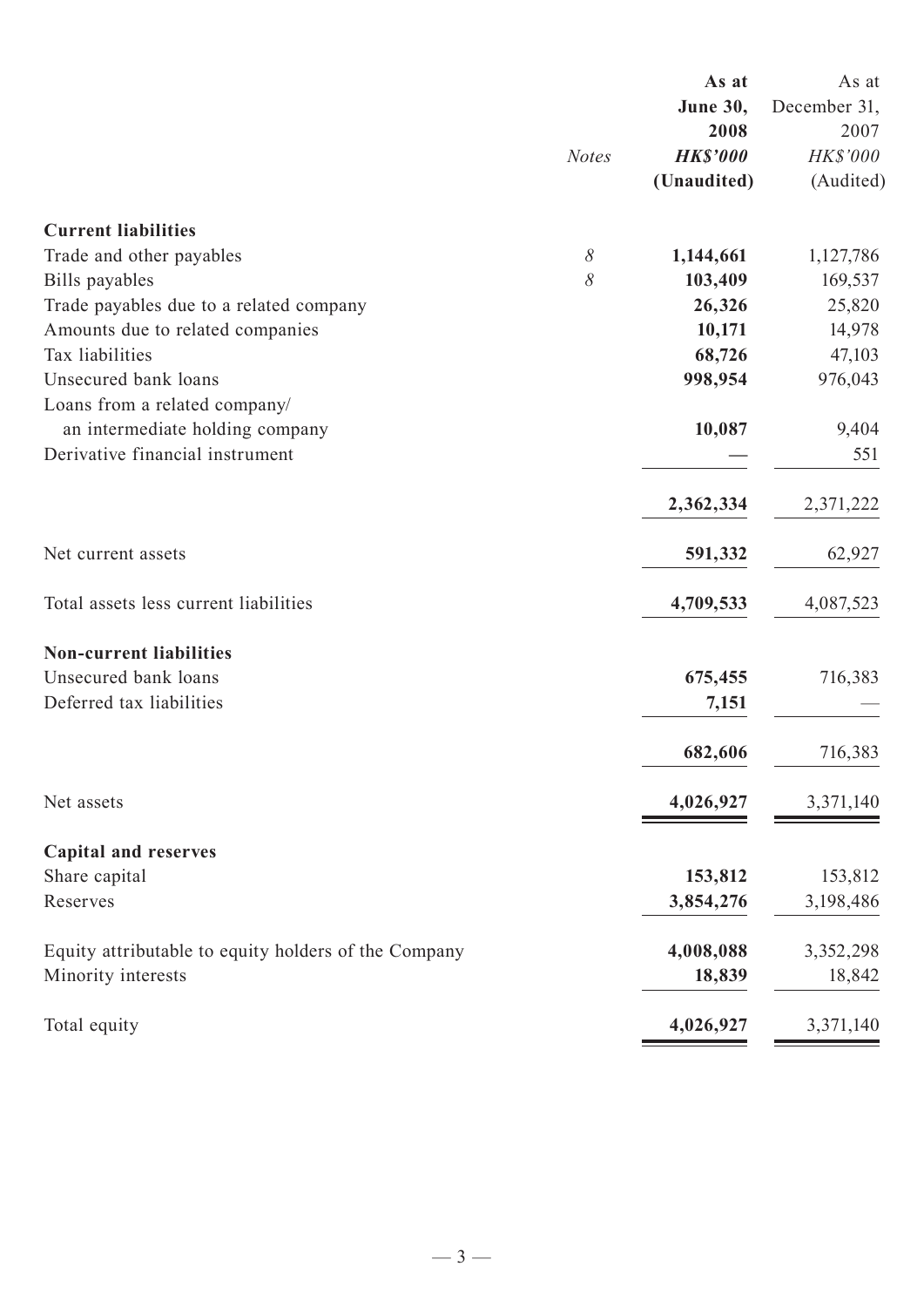#### *Notes*:

#### **1. Basis of preparation and principal accounting policies**

 The condensed consolidated financial statements have been prepared in accordance with the applicable disclosure requirements of Appendix 16 to the Rules Governing the Listing of Securities on The Stock Exchange of Hong Kong Limited (the "Listing Rules") and with Hong Kong Accounting Standard 34 "Interim Financial Reporting" issued by the Hong Kong Institute of Certified Public Accountants.

 The condensed consolidated financial statements have been prepared on the historical cost basis except for certain financial instruments, which are measured at fair values.

 The accounting policies used in the condensed consolidated financial statements are consistent with those followed in the preparation of the annual financial statements of the Group for the year ended December 31, 2007.

#### **2. Segmental information**

#### *Business segments*

 The Group reports its primary segment information by products, namely bulk drugs (including penicillin series, cephalosporin series and vitamin C series), finished drugs and others. Segment information about these products is presented below:

#### **For the six months ended June 30, 2008 (Unaudited)**

|                                                                                    | <b>Bulk Drugs</b>                       |                                            |                                                     |                                             |                                  |                                 |                                 |
|------------------------------------------------------------------------------------|-----------------------------------------|--------------------------------------------|-----------------------------------------------------|---------------------------------------------|----------------------------------|---------------------------------|---------------------------------|
|                                                                                    | Penicillin<br>series<br><b>HK\$'000</b> | Cephalosporin<br>series<br><b>HK\$'000</b> | Vitamin $\overline{C}$<br>series<br><b>HK\$'000</b> | Finished<br><b>Drugs</b><br><b>HK\$'000</b> | <b>Others</b><br><b>HK\$'000</b> | Eliminations<br><b>HK\$'000</b> | Consolidated<br><b>HK\$'000</b> |
| <b>REVENUE</b><br>External sales<br>Inter-segment sales                            | 1,068,635<br>292,835                    | 342,079<br>89,175                          | 892,728<br>777                                      | 959,380                                     | 33,081<br>914                    | (383,701)                       | 3,295,903                       |
| <b>TOTAL REVENUE</b>                                                               | 1,361,470                               | 431,254                                    | 893,505                                             | 959,380                                     | 33,995                           | (383,701)                       | 3,295,903                       |
| Inter-segment sales are charged at prevailing market rates.                        |                                         |                                            |                                                     |                                             |                                  |                                 |                                 |
| <b>SEGMENT RESULTS</b>                                                             | 177,144                                 | (2,635)                                    | 365,894                                             | 69,706                                      | 1,950                            |                                 | 612,059                         |
| Unallocated income<br>Unallocated expenses                                         |                                         |                                            |                                                     |                                             |                                  |                                 | 2,310<br>(14, 784)              |
| Operating profit<br>Share of results of a jointly                                  |                                         |                                            |                                                     |                                             |                                  |                                 | 599,585                         |
| controlled entity<br>Share of results of an associate<br>Change in fair value of a |                                         | 1,362                                      |                                                     |                                             | 1,108                            |                                 | 1,108<br>1,362                  |
| derivative financial instrument<br>Finance costs                                   |                                         |                                            |                                                     |                                             |                                  |                                 | 6,851<br>(57, 737)              |
| Profit before tax<br>Income tax expense                                            |                                         |                                            |                                                     |                                             |                                  |                                 | 551,169<br>(105, 586)           |
| Profit for the period                                                              |                                         |                                            |                                                     |                                             |                                  |                                 | 445,583                         |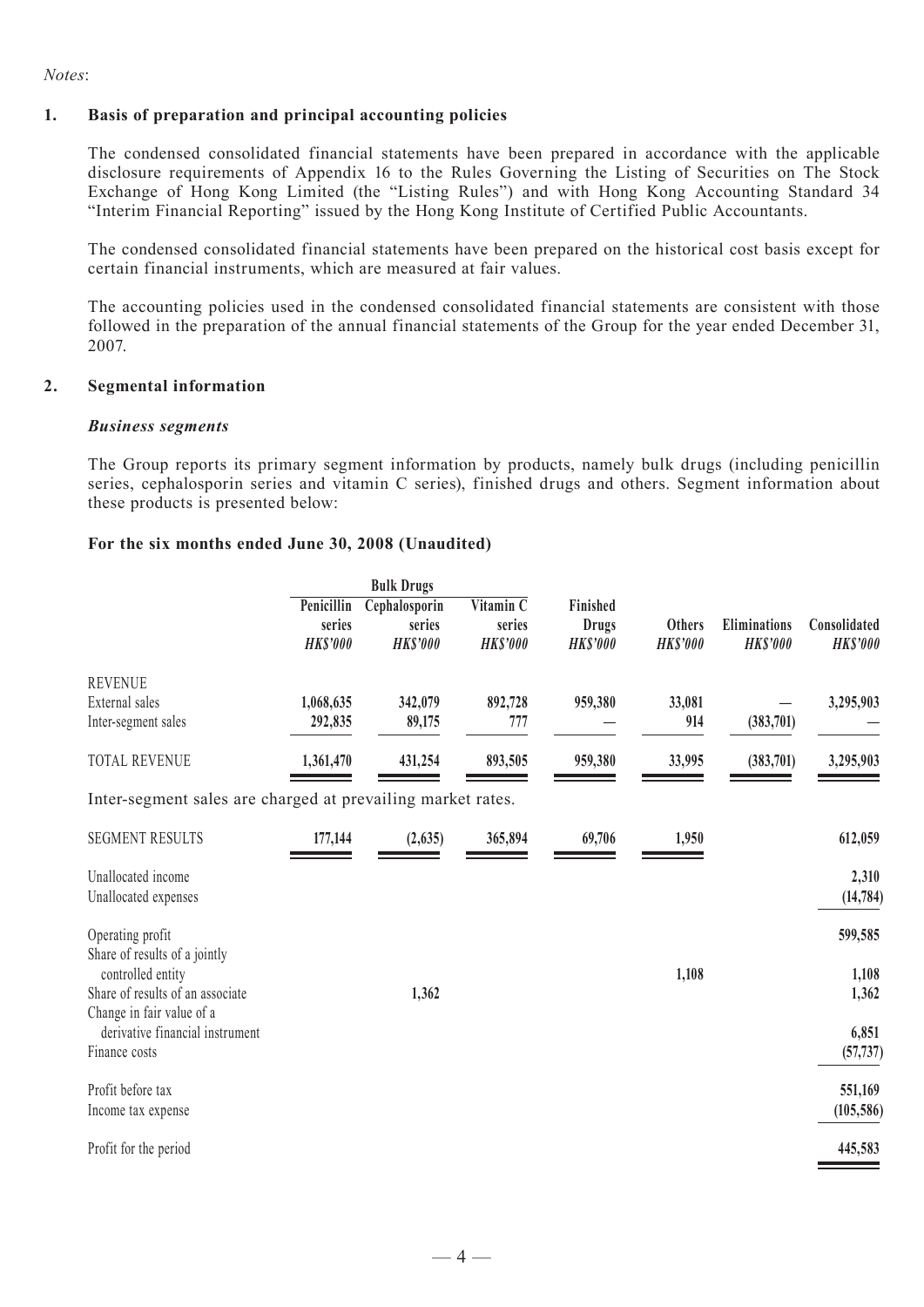# For the six months ended June 30, 2007 (Unaudited)

|                                                             |            | <b>Bulk Drugs</b> |           |           |          |              |              |
|-------------------------------------------------------------|------------|-------------------|-----------|-----------|----------|--------------|--------------|
|                                                             | Penicillin | Cephalosporin     | Vitamin C | Finished  |          |              |              |
|                                                             | series     | series            | series    | Drugs     | Others   | Eliminations | Consolidated |
|                                                             | HK\$'000   | HK\$'000          | HK\$'000  | HK\$'000  | HK\$'000 | HK\$'000     | HK\$'000     |
| <b>REVENUE</b>                                              |            |                   |           |           |          |              |              |
| External sales                                              | 822,884    | 338,015           | 470,995   | 673,179   | 3,978    |              | 2,309,051    |
| Inter-segment sales                                         | 175,132    | 15,130            | 600       |           | 70       | (190, 932)   |              |
| TOTAL REVENUE                                               | 998,016    | 353,145           | 471,595   | 673,179   | 4,048    | (190, 932)   | 2,309,051    |
| Inter-segment sales are charged at prevailing market rates. |            |                   |           |           |          |              |              |
| <b>SEGMENT RESULTS</b>                                      | 187,904    | 11,139            | 47,384    | (45, 291) | (1,946)  |              | 199,190      |
| Unallocated income                                          |            |                   |           |           |          |              | 1,195        |
| Unallocated expenses                                        |            |                   |           |           |          |              | (8, 423)     |
| Operating profit<br>Share of results of a jointly           |            |                   |           |           |          |              | 191,962      |
| controlled entity                                           |            |                   |           |           | (4,593)  |              | (4, 593)     |
| Finance costs                                               |            |                   |           |           |          |              | (55, 075)    |
| Profit before tax                                           |            |                   |           |           |          |              | 132,294      |
| Income tax expense                                          |            |                   |           |           |          |              | (10, 505)    |
| Profit for the period                                       |            |                   |           |           |          |              | 121,789      |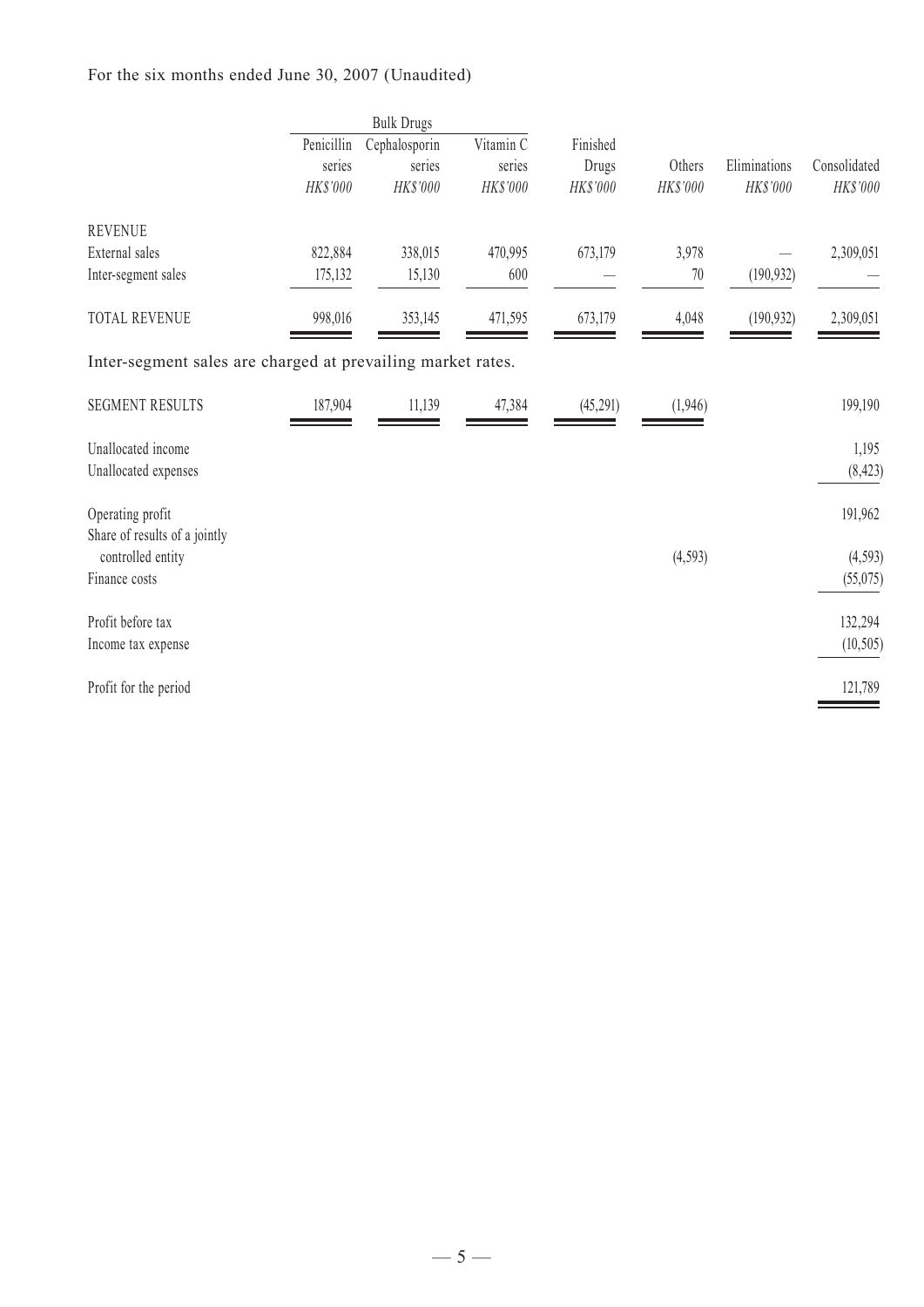# *Geographical segments*

The following is an analysis of the Group's revenue by geographical market based on the geographical location of customers for the period under review:

|                                            | For the six months<br>ended June 30, |                         |
|--------------------------------------------|--------------------------------------|-------------------------|
|                                            | 2008                                 | 2007                    |
|                                            | <b>HK\$'000</b><br>(Unaudited)       | HK\$'000<br>(Unaudited) |
| The People's Republic of China (the "PRC") | 2,138,000                            | 1,469,740               |
| Asia other than the PRC                    | 614,142                              | 560,423                 |
| Europe                                     | 292,684                              | 143,908                 |
| America                                    | 205,114                              | 120,457                 |
| Others                                     | 45,963                               | 14,523                  |
|                                            | 3,295,903                            | 2,309,051               |

### **3. Profit before tax**

|                                                                   | For the six months<br>ended June 30, |             |  |
|-------------------------------------------------------------------|--------------------------------------|-------------|--|
|                                                                   | 2008                                 | 2007        |  |
|                                                                   | <i><b>HK\$'000</b></i>               | HK\$'000    |  |
|                                                                   | (Unaudited)                          | (Unaudited) |  |
| Profit before tax has been arrived at after charging (crediting): |                                      |             |  |
| Amortisation of intangible assets (included in cost of sales)     | 15,656                               | 11,775      |  |
| Amortisation of prepaid lease payments                            | 2,479                                | 2,280       |  |
| Contribution to retirement benefits scheme, including             |                                      |             |  |
| those of directors                                                | 28,537                               | 33,487      |  |
| Depreciation of property, plant and equipment                     | 218,097                              | 174,693     |  |
| Staff costs, including those of directors                         | 239,028                              | 201,509     |  |
| Loss on disposal of property, plant and equipment                 | 49,724                               | 25,145      |  |
| Net foreign exchange losses                                       | 20,967                               | 3,386       |  |
| Research and development expenses                                 | 18,080                               | 4,031       |  |
| Interest income                                                   | (2,310)                              | (1,195)     |  |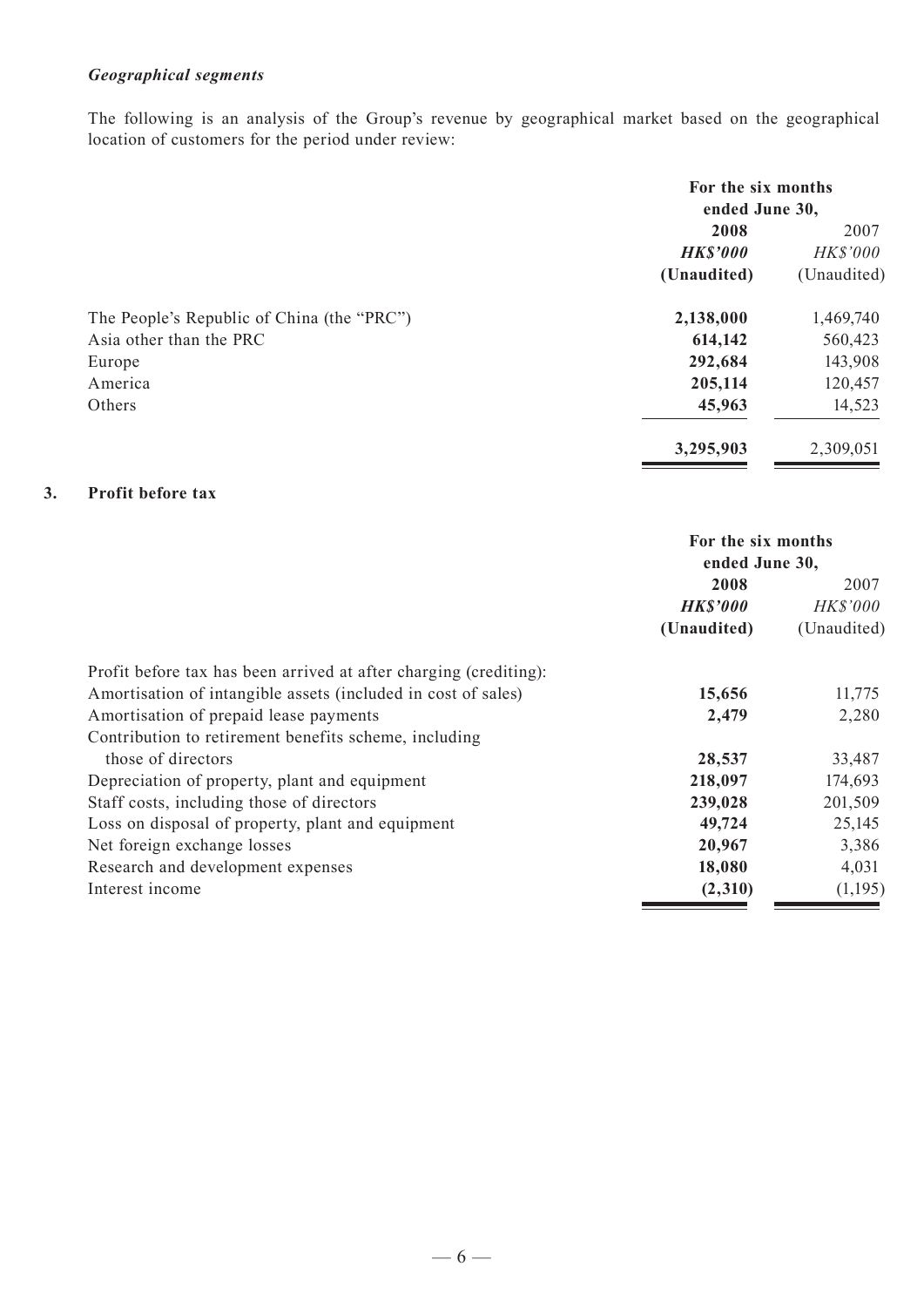|                                 | For the six months<br>ended June 30, |                         |
|---------------------------------|--------------------------------------|-------------------------|
|                                 | 2008<br><b>HK\$'000</b>              | 2007<br><b>HK\$'000</b> |
|                                 | (Unaudited)                          | (Unaudited)             |
| The tax charge comprises:       |                                      |                         |
| PRC Enterprise Income Tax       |                                      |                         |
| — Current year                  | 97,143                               | 14,619                  |
| — Underprovision in prior years | 1,292                                | 886                     |
| — Tax refund                    |                                      | (5,000)                 |
|                                 | 98,435                               | 10,505                  |
| Deferred taxation               | 7,151                                |                         |
|                                 | 105,586                              | 10,505                  |

No Hong Kong Profits Tax is payable by the Company nor its Hong Kong subsidiaries since they either had no assessable profits or incurred tax losses for both periods. Taxation arising in other jurisdictions is calculated at the rate prevailing in the relevant jurisdictions.

Pursuant to the relevant laws and regulations in the PRC, certain subsidiaries of the Company are entitled to exemption and relief from PRC Enterprise Income Tax starting from their first profit-making years. In addition, pursuant to an approval granted by the relevant tax authority, a subsidiary of the Company was granted tax refund during the six months ended June 30, 2007 on the basis that the subsidiary of the has, instead of making distributions to its foreign shareholders, re-invested certain distributable reserves as capital contribution to two PRC subsidiaries set up in previous years. The tax charge for the six months ended June 30, 2007 represented income tax provision which has taken into account of the above-mentioned tax incentive.

On March 16, 2007, the PRC promulgated the Law of the PRC (the "New Law") by Order No. 63 of the President of the PRC. On December 6, 2007, the State Council of the PRC issued Implementation Regulations of the New Law. In accordance with the New Law and Implementation Regulations, the tax rate of certain subsidiaries has changed to 25% starting from January 1, 2008. Those subsidiaries which are under the tax exemption and relief as mentioned above will continue to be entitled to the exemption and relief from PRC Enterprise Income Tax based on the new tax rate of 25% or the concessionary tax rate in the relevant special zone in the PRC during the concessionary period.

As at June 30, 2008, the Group had unused tax losses of approximately HK\$105,487,000 (12.31.2007: HK\$141,440,000) available for offset against future profits. No deferred tax asset has been recognised in respect of such losses due to the unpredictability of future profit streams. Most of the unrecognised tax losses will expire in various dates up to 2013.

Starting from January 1, 2008, the New Law requires withholding tax upon the distribution of undistributed retained profits earned by the PRC subsidiaries to the shareholders. Deferred taxation of approximately HK\$7,151,000 has been provided for in the condensed consolidated financial statements in respect of the temporary differences attributable to such profits.

There was no other significant unprovided deferred tax for the period or at the balance sheet date.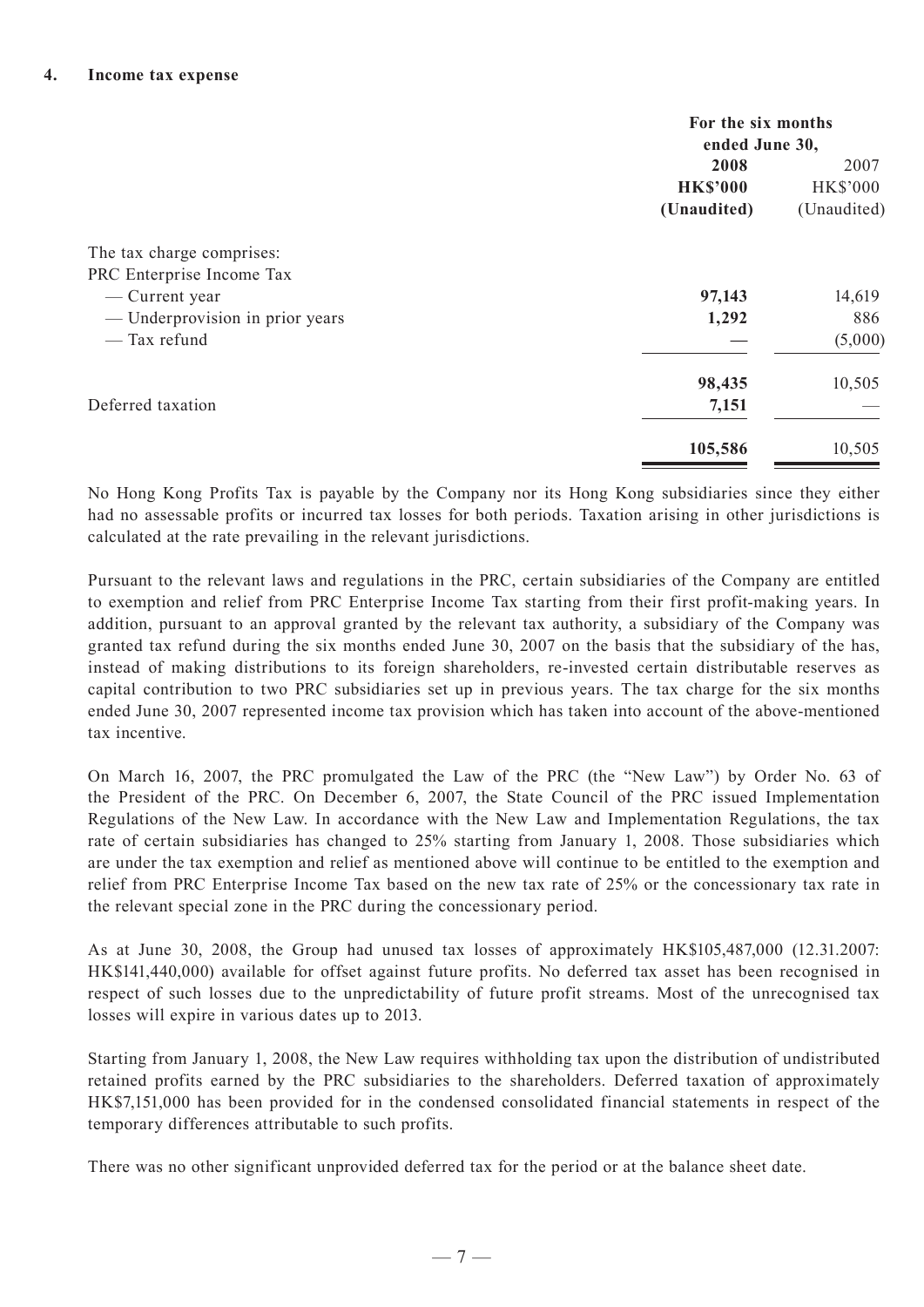### **5. Dividends**

The directors do not recommend the payment of an interim dividend for the six months ended June 30, 2008 (1.1.2007 to 6.30.2007: Nil).

On June 10, 2008, a dividend of HK5 cents per share (1.1.2007 to 6.30,2007: Nil) was paid to shareholders as final dividend for the year ended December 31, 2007.

#### **6. Earnings per share**

The calculation of the basic earnings per share for the six months ended June 30, 2008 is based on the unaudited profit for the period attributable to equity holders of the Company of HK\$443,952,000 (1.1.2007 to 6.30.2007: HK\$123,394,000) and the 1,538,124,661 shares (1.1.2007 to 6.30.2007: 1,538,124,661 shares) in issue during the period.

No diluted earnings per share has been presented for the six months ended June 30, 2007 and 2008 as there were no potential ordinary shares in issue during both periods.

#### **7. Trade and other receivables/Bills receivables**

|                          | As at<br><b>June 30,</b><br>2008<br><b>HK\$'000</b> | As at<br>December 31,<br>2007<br>HK\$'000 |
|--------------------------|-----------------------------------------------------|-------------------------------------------|
|                          | (Unaudited)                                         | (Audited)                                 |
| Trade receivables        | 669,288                                             | 667,913                                   |
| <b>Bills</b> receivables | 342,463                                             | 281,586                                   |
|                          | 1,011,751                                           | 949,499                                   |
| Other receivables        | 85,884                                              | 100,915                                   |
|                          | 1,097,635                                           | 1,050,414                                 |

The Group allows a general credit period up to 90 days to its trade customers. The following is an aged analysis of trade receivables (net of allowance for doubtful debts) and bills receivables at the balance sheet date:

| As at           | As at        |
|-----------------|--------------|
| June 30,        | December 31, |
| 2008            | 2007         |
| <b>HK\$'000</b> | HK\$'000     |
| (Unaudited)     | (Audited)    |
| 983,941         | 917,351      |
| 27,810          | 30,534       |
|                 | 1,614        |
| 1,011,751       | 949,499      |
|                 |              |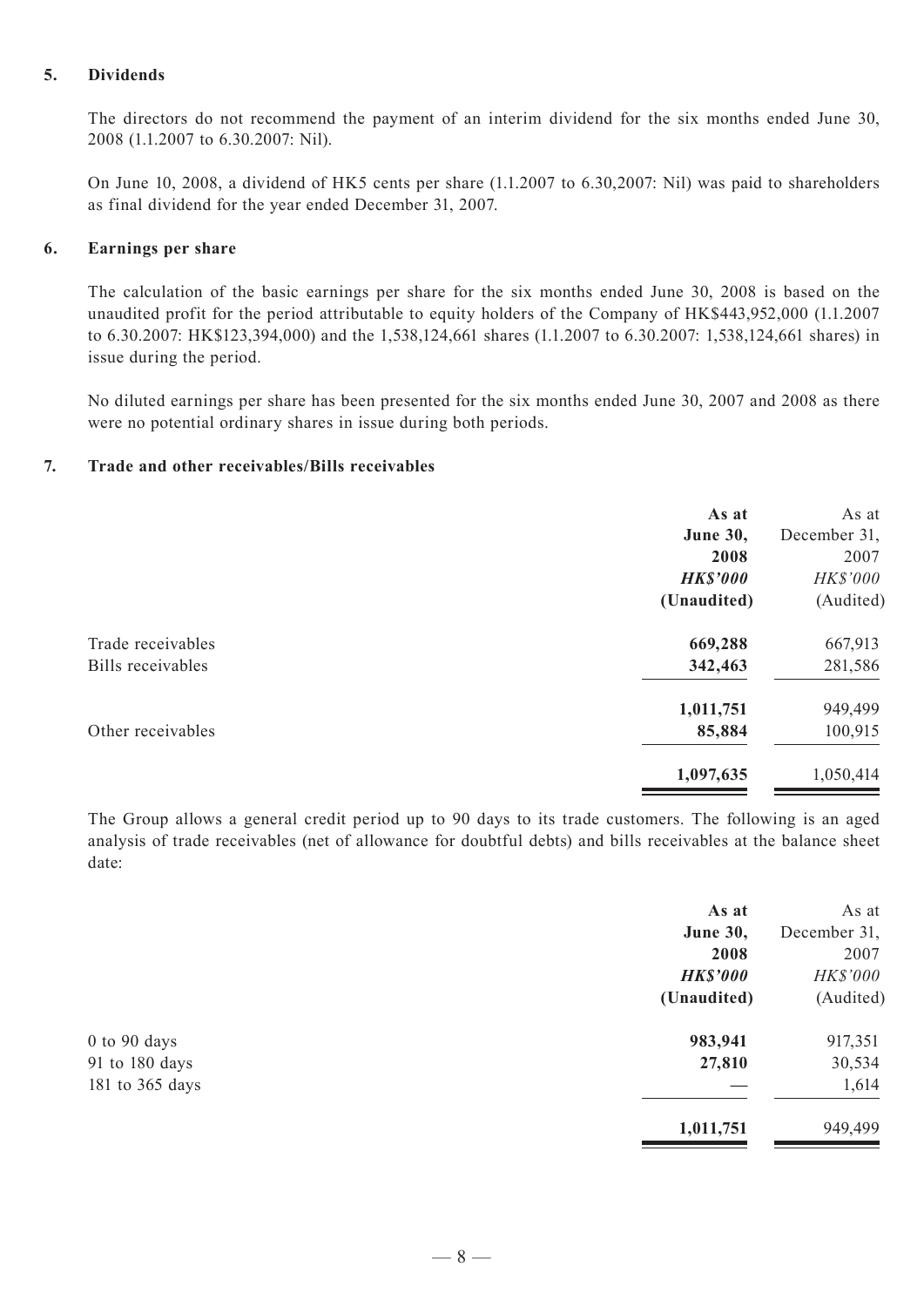# **8. Trade and other payables/Bills payables**

|                | As at           | As at        |
|----------------|-----------------|--------------|
|                | <b>June 30,</b> | December 31, |
|                | 2008            | 2007         |
|                | <b>HK\$'000</b> | HK\$'000     |
|                | (Unaudited)     | (Audited)    |
| Trade payables | 543,830         | 479,686      |
| Bills payables | 103,409         | 169,537      |
|                | 647,239         | 649,223      |
| Other payables | 600,831         | 648,100      |
|                | 1,248,070       | 1,297,323    |
|                |                 |              |

The following is an aged analysis of trade and bills payables at the balance sheet date:

|                    | As at           | As at        |
|--------------------|-----------------|--------------|
|                    | <b>June 30,</b> | December 31, |
|                    | 2008            | 2007         |
|                    | <b>HK\$'000</b> | HK\$'000     |
|                    | (Unaudited)     | (Audited)    |
| $0$ to $90$ days   | 554,984         | 595,033      |
| 91 to 180 days     | 48,962          | 29,572       |
| 181 to 365 days    | 32,674          | 11,194       |
| More than 365 days | 10,619          | 13,424       |
|                    | 647,239         | 649,223      |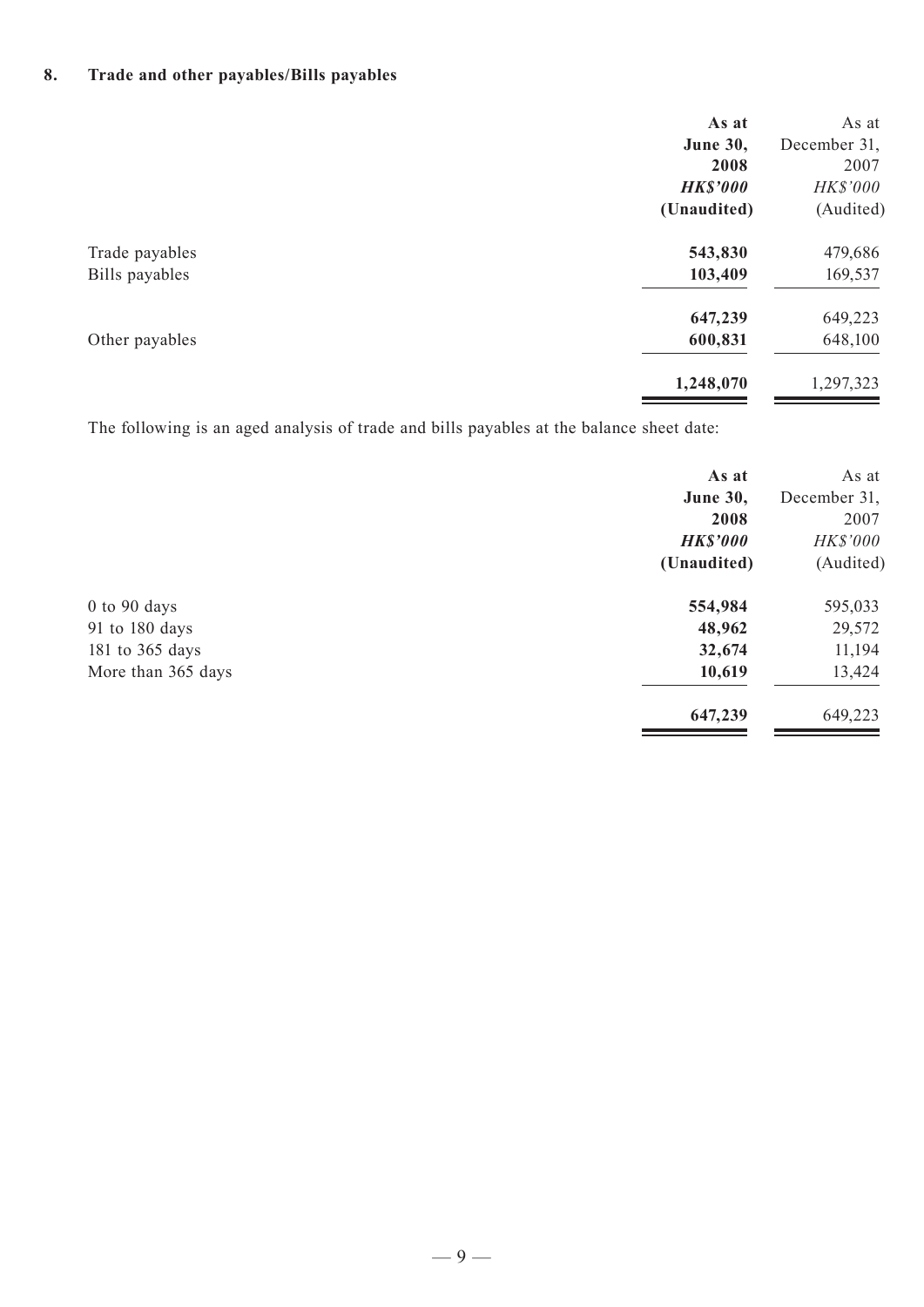# **BUSINESS REVIEW AND OUTLOOK**

# **Results**

The Group reported a remarkable interim result with a profit attributable to shareholders of 443,952,000 for the first half of 2008, compared to a profit of HK\$123,394,000 for the same period last year. Earnings per share rose 259.9% to HK28.86 cents. Turnover increased by 42.7% to HK\$3,295,903,000.

# **Vitamin C Series**

Total sales volume of the major products of this series for the period was 14,586 tonnes, slightly lower than the same period last year. With a tight market supply, product prices continued to rise during the period. For the first and second quarters of the year, the average prices of vitamin C were US\$6.77 and US\$8.52 per kg respectively. The gross profit margin of the entire series increased from 29.2% in the same period last year to 55.8% in the current period. It is expected that there is room for the product prices to increase further and the performance of this series will remain strong.

### **Penicillin Series**

As a result of the enhancement in production capacity of the Group and the growth in market demand, total sales volume of the major products of this series increased by 29.5% to 6,057 tonnes for the current period. Market supply was tight as the production of certain manufacturers was still affected by the environmental concern, product prices began to rebound in April. The respective average prices of penicillin industrial salt, 6-APA and amoxicillin for the first quarter of the year were US\$11.59, US\$26.88 and US\$30.90 per kg while their respective average prices for the second quarter of the year were US\$20.00, US\$40.56 and US\$44.30 per kg. Market competition may intensify due to the expansion of production capacity of individual manufacturer.

Among the producers in the same business, the Group is currently the only producer that has passed the inspection of the environmental protection authority in China. With the granting of the amoxicillin bulk drug COS from the EDQM of the European Union during the period, the Group has successfully expanded its overseas market coverage and gained access to the high-end market in Europe and America.

### **Cephalosporin Series**

Total sales volume of the major products of this series decreased by 7.1% to 474 tonnes for the current period. The average price of 7-ACA had been cut early this year in order to curb further increase in production capacity in the market. The average prices of 7-ACA for the first and second quarters of the year were US\$90.61 and US\$91.93 per kg respectively. The performance of this series is expected to improve with the steady recovery of the product prices.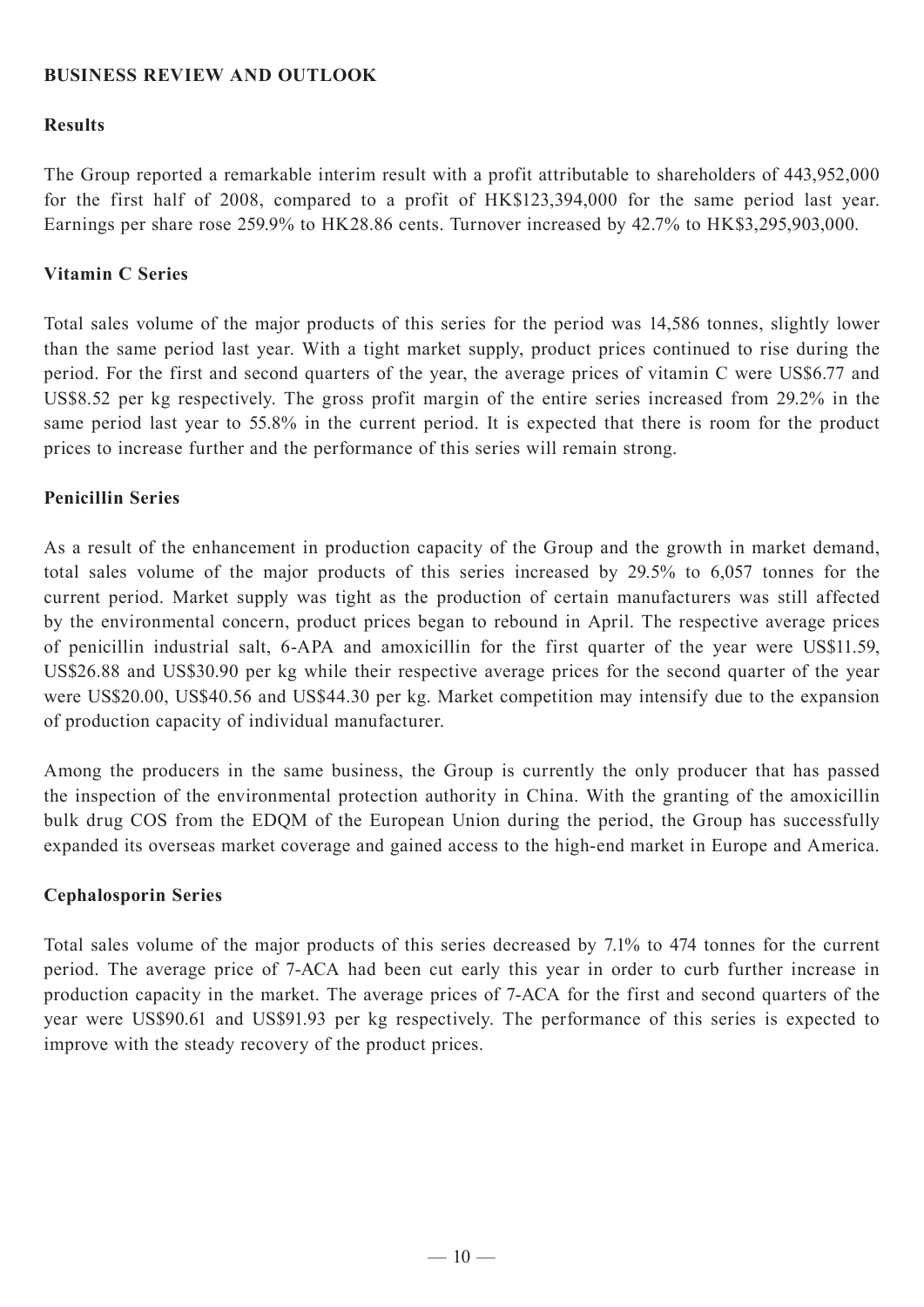# **Finished Drugs**

As a result of the growth in demand for pharmaceutical products in the PRC and the strong business development efforts of the Group, sales revenue of the finished drug business increased significantly by 42.5% to approximately HK\$960 million for the current period. Gross profit margin increased from 24.0% in the same period last year to 27.0% in the current period, with the operating profit significantly improved to approximately HK\$70 million. The Group will continue to enhance the performance of this business by introducing new products and strengthening its sales efforts.

The Group is working on the research and development of over 150 new products. One National Class I New Medicine (patent drug) is expected to obtain approval for launch this year and 15 new products are of National Class III or above. The Group will continue to enhance the performance of this business by introducing new products and strengthening its sales efforts. Benefited from the medical insurance system and the new rural cooperative medical system implemented in China, the room for growth in sales of the Group has expanded. The Group is also endeavoring to improve product mix and develop the finished drug business. It is believed that the profit contribution from finished drug business to the Group will continue to increase.

Among the finished drugs, the business of patent drug butylphthalide continued to grow during the current period. In addition to strengthening its domestic sales efforts, the Group will continue its expansion into the overseas market.

### **FINANCIAL REVIEW**

### **Liquidity and Financial Position**

For the first half of 2008, the Group's operating activities generated a net cash inflow of 534,441,000. Capital expenditure in relation to the additions of property, plant and equipment amounted to HK\$86,685,000. The current ratio of the Group improved from 1.0 as at the end of 2007 to 1.3 as at June 30, 2008. Debtor turnover period (ratio of the total of trade receivables and bills receivables balance to sales, inclusive of value added tax for sales in the PRC) shortened from 62 days in 2007 to 50 days in the current period. Inventory turnover period (ratio of inventories balance to cost of goods sold) decreased from 98 days in 2007 to 91 days in the current period.

As at June 30, 2008, the Group had total borrowings of HK\$1,684,496,000 (comprising bank loans of HK\$1,674,409,000 and loans from a related company of HK\$10,087,000). The maturity profile spreads over a period of four years with HK\$1,009,041,000 repayable within one year and the remaining HK\$675,455,000 repayable between two to four years. Net gearing ratio was 25% as at June 30, 2008 (calculated on the basis of the Group's total borrowings net of bank balances and cash of HK\$698,638,000 over shareholders' equity at the balance sheet date), compared to 38% as at end of 2007.

38% of the Group's borrowings are denominated in Hong Kong dollars and the remaining 62% in Renminbi. The Group's revenues are mainly either in Renminbi or in US dollars. The Group will enter into forward contracts to minimize foreign exchange risk when considered appropriate.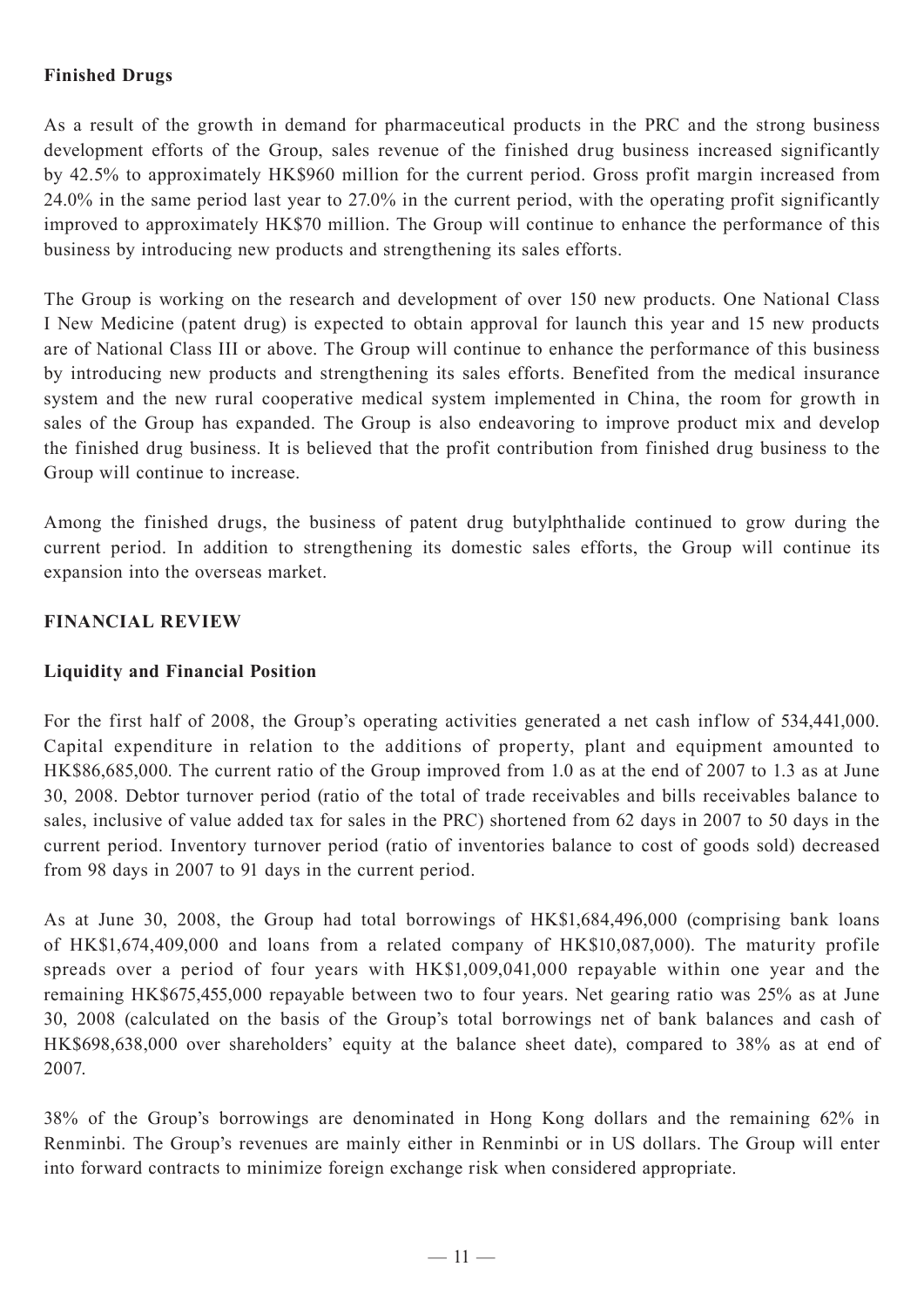# **Pledge of Assets**

As at June 30, 2008, bank deposits of HK\$8,786,000 (12.31.2007: HK\$751,000) were pledged to banks to secure banking facilities granted to the Group.

# **Contingent Liabilities**

As disclosed in the announcement of the Company dated February 22, 2005, the Company and one of its subsidiaries are named as, among others, defendants in a number of antitrust complaints filed in the United States. These antitrust complaints alleged that certain manufacturers of vitamin C in the PRC have since at least December 2001 conspired to control prices and volumes of exports of vitamin C to the United States and elsewhere in the world and that as such have been in violation of the antitrust laws of the United States. It is alleged in the antitrust complaints that the purchasers of vitamin C in the United States paid more for vitamin C than they would have paid in the absence of the alleged conspiracy and therefore, suffered losses. The plaintiffs purported to bring these cases on behalf of direct purchasers under the federal antitrust laws of the United States and indirect purchasers under various state antitrust laws. The plaintiffs (purportedly as representatives of classes of similar plaintiffs) seek treble unspecified damages and other relief. Subsequent to the above-mentioned announcement, there were some other complaints with the same nature as the antitrust complaints filed in the United States. Up to date of this announcement, four antitrust complaints have been served on the Company and three antitrust complaints have been served on the subsidiary. The legal adviser of the Group has successfully consolidated all such cases to be heard in the Federal Court of New York.

On May 3, 2006, that first court meeting was held before a judge of the U.S. District Court for the Eastern District of New York and legal advisers of the defendants and plaintiffs. In February 2007, the direct purchaser plaintiff amended its claim and requested that only direct purchasers of the vitamin C who had not entered into any agreements containing arbitration clauses could be part of the class of purchasers it sought to represent. On June 5, 2007, the court heard the defendants' motions to dismiss based on the legal principles of act of state, foreign sovereign compulsion and international comity. The court has taken those motions under advisement and it is not known when a ruling will be forthcoming.

Submissions concerning whether the direct purchaser case may proceed as a class action have been made during the year 2007. According to the latest timetable fixed by the court, fact discovery is scheduled to be concluded by September 15, 2008, expert discovery is scheduled to be concluded by March 28, 2009 and a joint pre-trial order is due by May 15, 2009. The action is still in the stage of class discovery.

The directors and management of the Company intend to contest the claims set out in the antitrust complaints vigorously. The Group has appointed legal advisors to advise them in the legal proceedings and the outcome of the antitrust complaints cannot be reliably estimated with reasonable certainty at this stage.

### **Employees**

As at June 30, 2008, the Group had about 9,284 employees, the majority of them are employed in the PRC. The Group will continue to offer competitive remuneration packages, discretionary share options and bonuses to staff based on the performance of the Group and the individual employee.